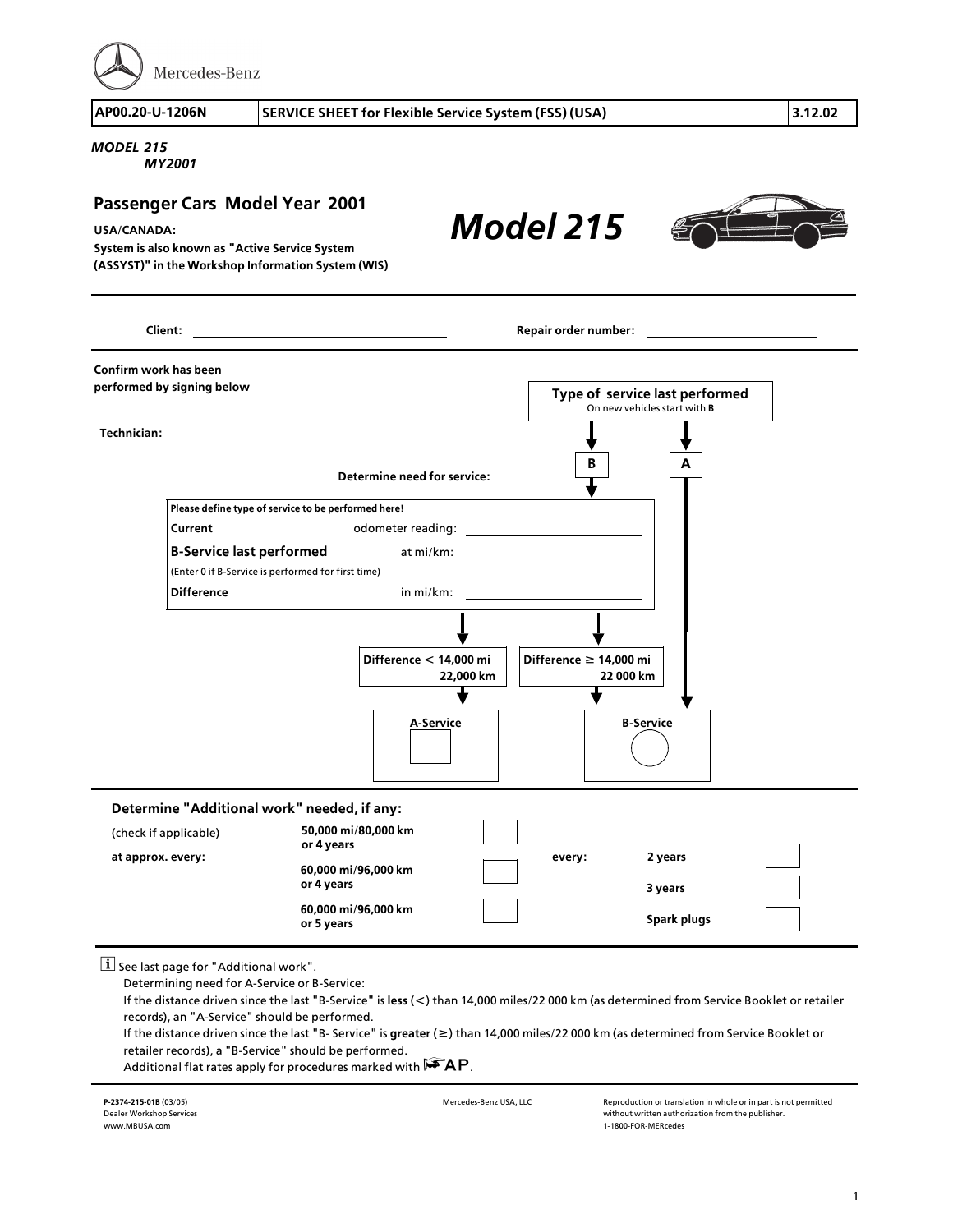| completed $\boxtimes$ |        | A-Service □                                                                                                                                                                                                                                                                                                                                                                                                                                                                              |   | $\circ$<br><b>B-Service</b> | Not O.K. |                  |
|-----------------------|--------|------------------------------------------------------------------------------------------------------------------------------------------------------------------------------------------------------------------------------------------------------------------------------------------------------------------------------------------------------------------------------------------------------------------------------------------------------------------------------------------|---|-----------------------------|----------|------------------|
|                       | LI     | Brake test on dynamometer or test drive.<br>Check parking brake and run in according<br>to specifications (observe instructions in<br>Maintenance Manual for vehicles with<br>ESP!) Enter brake values in N:                                                                                                                                                                                                                                                                             |   | ⊗                           |          | AP42.00-P-4290BA |
|                       |        | Parking brake<br>Front Rear                                                                                                                                                                                                                                                                                                                                                                                                                                                              |   |                             |          |                  |
|                       |        | left                                                                                                                                                                                                                                                                                                                                                                                                                                                                                     |   |                             |          |                  |
|                       |        | right<br>Vehicle passenger compartment                                                                                                                                                                                                                                                                                                                                                                                                                                                   |   |                             |          |                  |
|                       |        |                                                                                                                                                                                                                                                                                                                                                                                                                                                                                          |   |                             |          |                  |
|                       |        | <b>Function check</b>                                                                                                                                                                                                                                                                                                                                                                                                                                                                    |   |                             |          |                  |
|                       | □      | Check Tele Aid by pressing SOS button<br>to make test call to Response Center                                                                                                                                                                                                                                                                                                                                                                                                            | ⊠ | ⊗                           | □        |                  |
|                       | $\Box$ | Horn, headlamp flasher, hazard flas-<br>hers, turn signals                                                                                                                                                                                                                                                                                                                                                                                                                               | ⊠ | ⊗                           | □        |                  |
|                       | □      | Warning/indicator lamps, illumination<br>and interior lighting                                                                                                                                                                                                                                                                                                                                                                                                                           | ⊠ | ⊗                           | $\Box$   |                  |
|                       | $\Box$ | Exterior lighting incl. headlamps                                                                                                                                                                                                                                                                                                                                                                                                                                                        | X | ⊗                           | $\Box$   |                  |
|                       | $\Box$ | Windshield wipers, windshield washer<br>system                                                                                                                                                                                                                                                                                                                                                                                                                                           | ⊠ | ⊗                           | П        | AP82.35-P-8252BA |
|                       | □      | Headlamp cleaning system                                                                                                                                                                                                                                                                                                                                                                                                                                                                 | X | ⊗                           | L        |                  |
|                       | $\Box$ | Check seat belts for damage and proper<br>function                                                                                                                                                                                                                                                                                                                                                                                                                                       |   | ⊗                           | $\Box$   | AP91.40-P-9150M  |
|                       |        | Reset FSS counter in instrument cluster                                                                                                                                                                                                                                                                                                                                                                                                                                                  | ⊠ | ⊗                           |          |                  |
|                       | ⊔      | Replace dust filter                                                                                                                                                                                                                                                                                                                                                                                                                                                                      |   | ⊗                           | $\perp$  | AP83.00-P-8381MA |
|                       |        | Wheels, brakes                                                                                                                                                                                                                                                                                                                                                                                                                                                                           |   |                             |          |                  |
|                       | П      | Remove and reinstall wheels, rotate if<br>necessary, does not apply for vehicles with<br>different tire sizes front/rear                                                                                                                                                                                                                                                                                                                                                                 |   | ⊗                           |          | AP40.10-P-4050Z  |
|                       |        | $\Box$ Check brake pads for lining thickness<br>front/rear                                                                                                                                                                                                                                                                                                                                                                                                                               | X | ⊗                           |          | AP42.10-P-4251I  |
|                       | $\Box$ | Check condition of brake discs front and<br>rear                                                                                                                                                                                                                                                                                                                                                                                                                                         | 区 | ⊗                           | $\Box$   | AP42.10-P-4251I  |
|                       | $\Box$ | Inspect tires for damage and condition                                                                                                                                                                                                                                                                                                                                                                                                                                                   | ⊠ | ⊗                           | $\perp$  | AP40.10-P-4051Z  |
|                       | $\Box$ | Measure tread depth, enter in mm:                                                                                                                                                                                                                                                                                                                                                                                                                                                        |   | ⊗                           | $\perp$  | AP40.10-P-4051Z  |
|                       |        | LF<br><b>RF</b><br>LR.<br>RR                                                                                                                                                                                                                                                                                                                                                                                                                                                             |   |                             |          |                  |
|                       |        | outside ______ ______ ______ _____                                                                                                                                                                                                                                                                                                                                                                                                                                                       |   |                             |          |                  |
|                       |        | middle $\begin{array}{ccc} \hline \multicolumn{3}{c}{} & \multicolumn{3}{c}{} & \multicolumn{3}{c}{} & \multicolumn{3}{c}{} & \multicolumn{3}{c}{} & \multicolumn{3}{c}{} & \multicolumn{3}{c}{} & \multicolumn{3}{c}{} & \multicolumn{3}{c}{} & \multicolumn{3}{c}{} & \multicolumn{3}{c}{} & \multicolumn{3}{c}{} & \multicolumn{3}{c}{} & \multicolumn{3}{c}{} & \multicolumn{3}{c}{} & \multicolumn{3}{c}{} & \multicolumn{3}{c}{} & \multicolumn{3}{c}{} & \multicolumn{$<br>inside |   |                             |          |                  |
|                       | $\Box$ | Correct tire inflation pressure                                                                                                                                                                                                                                                                                                                                                                                                                                                          | 区 | ⊗                           | $\Box$   |                  |
|                       |        |                                                                                                                                                                                                                                                                                                                                                                                                                                                                                          |   |                             |          |                  |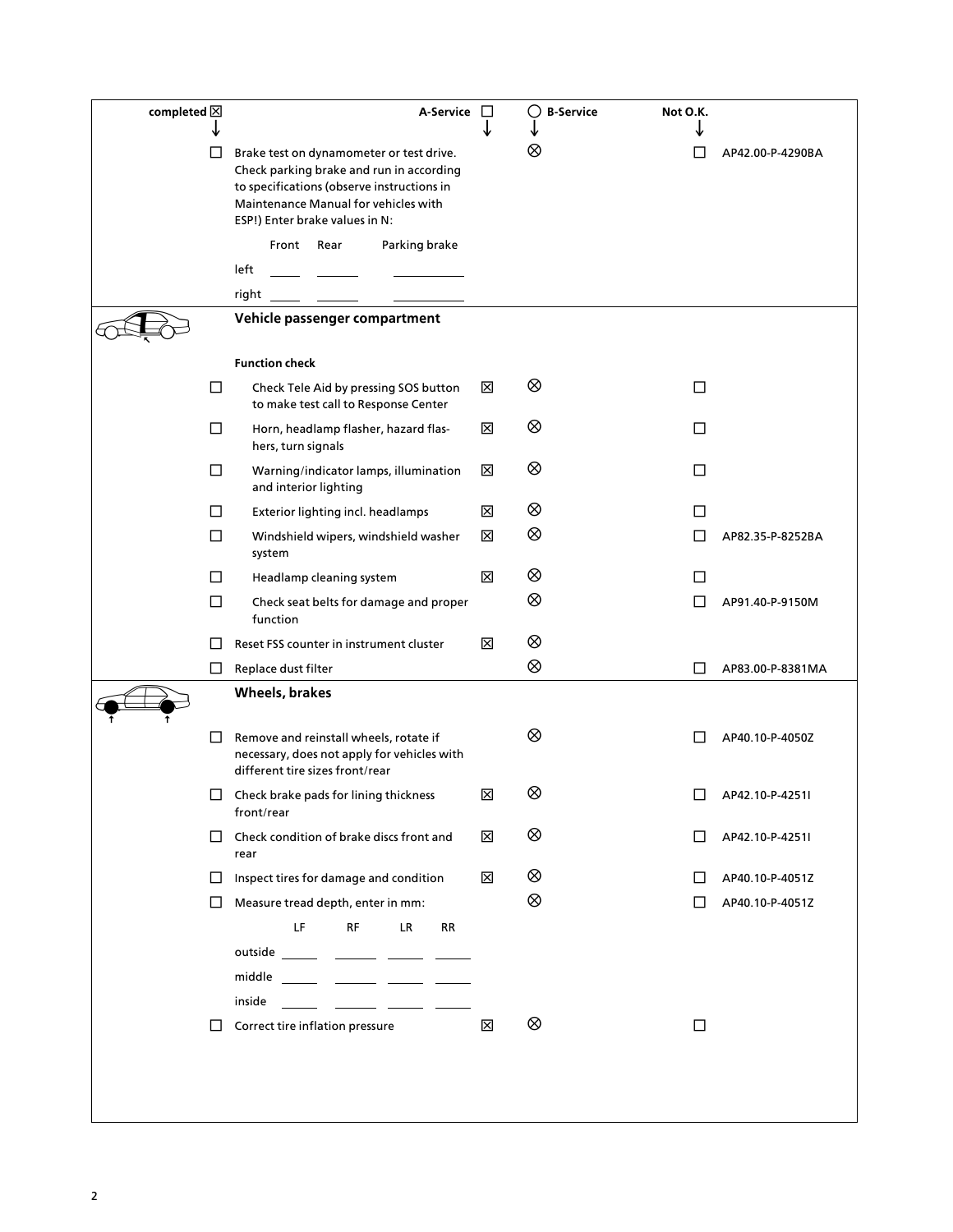| completed $\boxtimes$ |        | A-Service                                                                                                                                                                                |   | ( )<br><b>B-Service</b> | Not O.K.     |                  |
|-----------------------|--------|------------------------------------------------------------------------------------------------------------------------------------------------------------------------------------------|---|-------------------------|--------------|------------------|
|                       |        | Vehicle under body                                                                                                                                                                       |   |                         |              |                  |
|                       |        |                                                                                                                                                                                          |   |                         |              |                  |
|                       | ப      | Visual check for<br>Leakage - Major components<br>Chafe marks, line routing, components.<br>In the event of leakage, determine cau-<br>se and perform repair via separate work<br>order. |   | ⊗                       |              | AP00.20-P-0053BA |
|                       | Ш      | Check condition of front axle ball joints<br>and rubber boots                                                                                                                            |   | ⊗                       |              | AP33.20-P-3353BA |
|                       |        | $\Box$ Check condition of steering's mechanical<br>components and rubber boots                                                                                                           |   | ⊗                       |              | AP46.00-P-4653F  |
|                       |        | <b>Engine compartment</b>                                                                                                                                                                |   |                         |              |                  |
|                       | □      | Visually check<br>Leakage - Major components<br>Chafe marks, line routing, components.<br>In the event of leakage, determine cau-<br>se and perform repair via separate work<br>order.   |   | ⊗                       |              | AP00.20-P-0053BA |
|                       | ப      | Engine oil and filter change<br>Engine 113                                                                                                                                               | ⊠ | ⊗                       |              | AP18.00-P-0101AF |
|                       |        | Engine 137                                                                                                                                                                               |   |                         |              | AP18.00-P-0101L  |
|                       |        | <b>Check and correct fluid level</b>                                                                                                                                                     |   |                         |              |                  |
|                       | □      | Engine cooling system, anti-freeze and<br>correction protection<br>$\mathcal{C}$                                                                                                         | ⊠ | ⊗                       |              | AP20.00-P-2010Z  |
|                       | Ш      | Brake system                                                                                                                                                                             | ⊠ | ⊗                       |              | AP42.10-P-4210Z  |
|                       | $\Box$ | Power steering                                                                                                                                                                           |   | ⊗                       | ΙI           | AP46.00-P-4611BB |
|                       | $\Box$ | <b>Active Body Control</b>                                                                                                                                                               |   | ⊗                       | $\mathsf{L}$ | AP32.50-P-3213I  |
|                       | Ш      | Windshield washer                                                                                                                                                                        | 図 | ⊗                       | LI           | AP82.35-P-8210Z  |
|                       | LI     | Check condition of poly-V-belt                                                                                                                                                           |   | ⊗                       |              | AP13.22-P-1351Z  |
|                       | ப      | Check engine hood and safety catch for<br>proper operation. Replace components<br>with even the slightest malfunction.                                                                   | ⊠ | ⊗                       | ப            |                  |
|                       |        | Front, rear of vehicle                                                                                                                                                                   |   |                         |              |                  |
|                       | ⊔      | Check headlamp aiming, adjust if<br>necessary (refer to Operator's Manual<br>for procedure)                                                                                              |   | ⊗                       | □            |                  |
|                       | ப      | Replace windshield wiper blades                                                                                                                                                          |   | ⊗                       |              |                  |
|                       |        | <b>Trunk</b>                                                                                                                                                                             |   |                         |              |                  |
|                       | ⊔      | Correct tire inflation pressure in spare tire<br>Check                                                                                                                                   | ⊠ | ⊗                       | □            |                  |
|                       | ப      | If so equipped:<br>Battery, wet cell<br>Check acid level, replenish                                                                                                                      | ⊠ | ⊗                       |              | AP54.10-P-5410A  |
|                       |        | $\Box$ Additionally check battery condition using<br>"Midtronics MCR 717" Tester                                                                                                         | ⊠ | ⊗                       |              | AP54.10-U-5453A  |